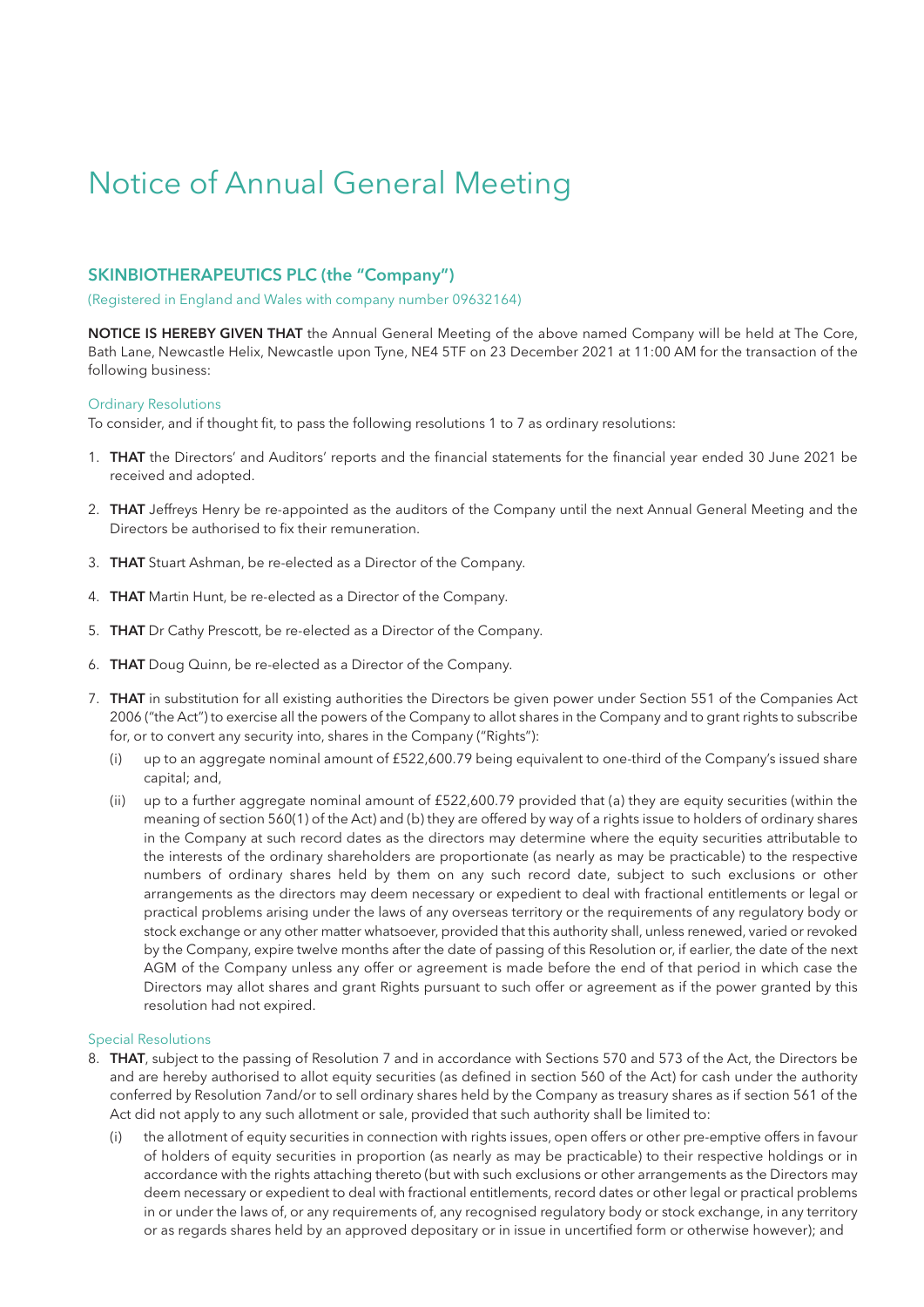# Notice of Annual General Meeting (continued)

- (ii) the allotment of equity securities or sale of treasury shares (otherwise than pursuant to sub-paragraph (i) above) to a maximum aggregate nominal value of £78,390.12; such power shall expire at the end of the next Annual General Meeting of the Company or 30 December 2022 (whichever is the sooner) unless any offer or agreement is made which would, or might require equity securities to be allotted (and treasury shares sold) before expiry of this power in which case the Directors may allot securities pursuant to such offer or agreement as if the power granted by this resolution had not expired.
- 9. **THAT**, subject to the passing of Resolution 7, and in addition to the power contained in Resolution 8 above, the Directors be and are hereby authorised, pursuant to sections 570 and 573 of the Act to allot equity securities (as defined in section 560 of the Act) for cash, either under the authority conferred by Resolution 7 and/or to sell ordinary shares held by the Company as treasury shares as if section 561(1) of the Act did not apply to any such allotment or sale, provided that such authority shall be limited to:
	- (i) the allotment of equity securities or sale of treasury shares, up to a maximum aggregate of £78,390.12; and
	- (ii) used only for the purposes of financing (or refinancing, if the power is to be exercised within six months after the date of the original transaction) a transaction which the Directors determine to be an acquisition or other capital investment of a kind contemplated by the Statement of Principles on Disapplying Pre-Emption Rights published by the Pre-Emption Group prior to the date of this Notice of Annual General Meeting, such power shall expire at the end of the next Annual General Meeting of the Company or 30 December 2022 (whichever is the sooner) unless any offer or agreement is made which would, or might require equity securities to be allotted (and treasury shares sold) before expiry of this power in which case the Directors may allot securities pursuant to such offer or agreement as if the power granted by this resolution had not expired.

By Order of the Board

**Doug Quinn** Registered Office **Contract Contract Contract Contract Contract Contract Contract Contract Contract Contract Contract Contract Contract Contract Contract Contract Contract Contract Contract Contract Contract C** Company Secretary 15 Silk House Park Green Macclesfield Dated 30 November 2021 England SK11 7QJ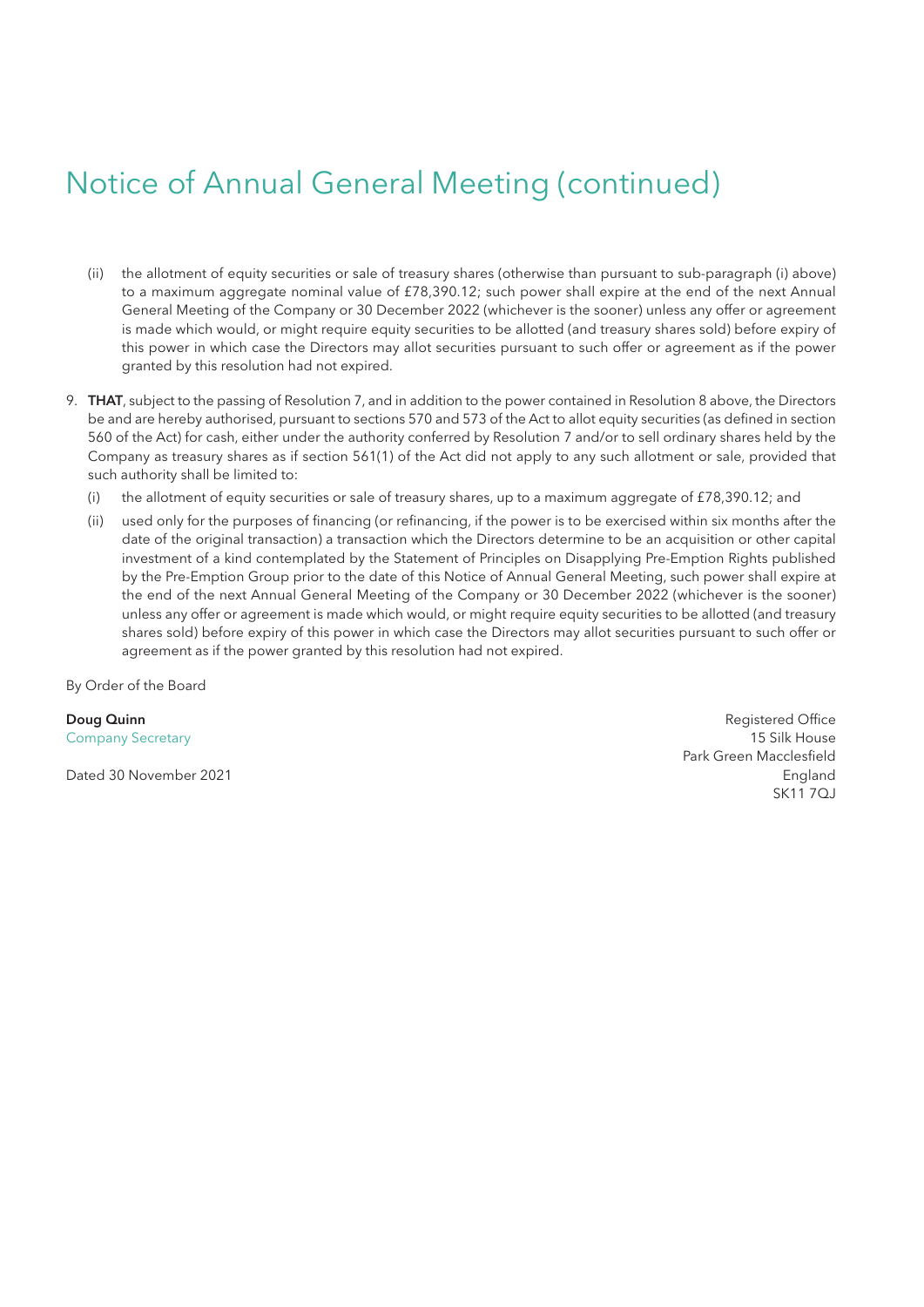### Notes to the AGM notice

#### Resolution 1 – To receive the Annual Report and Financial Statements

The Directors are required to present the financial statements, Directors' Report and Auditor's Report to the meeting. These are contained in the Company's Annual Report for the year ended 30 June 2021 (the "Annual Report"). A resolution to receive the Annual Report is proposed as an ordinary resolution.

#### Resolution 2 – Re-appointment and remuneration of Auditor

At each meeting at which the Company's financial statements are presented to its shareholders, the Company is required to appoint an auditor to serve until the next such meeting. The Board, on the recommendation of the Audit Committee, recommends the re-appointment of Jeffreys Henry. The Resolution also authorises the directors to fix the auditor's remuneration.

#### Resolutions 3-6 – Re-election of Directors

The Company's Articles of Association require that any director that has not been re-elected at either of the preceding three annual general meetings shall retire and offer themselves for re-election by shareholders. Notwithstanding this requirement, the Directors have determined that each of them will stand for re-election on an annual basis in accordance with recommended best practice and in line with the principles of the UK Corporate Governance Code.

#### Resolution 7 – Authority to allot shares

The authority sought by this resolution is for the Directors to be authorised to allot Ordinary Shares up to two-thirds of the Company's current issued share capital at the date of this notice. Paragraph (i) of the resolution will give the Directors a general authority to allot up to an aggregate nominal value of £522,600.79 being the equivalent of one-third of the Company's issued ordinary share capital at the date of this notice. This is in accordance with the Investment Association Share Capital Management Guidelines. In addition, the guidelines permit the authority to extend to a further third of the issued share capital, where any such shares allotted using this additional authority are in connection with a rights issue. Paragraph (ii) of the resolution proposes this additional authority be granted to the Directors.

The Directors are seeking the annual renewal of this authority in accordance with best practice and to ensure the Company has maximum flexibility in managing its capital resources. The authorities in this Resolution will lapse at the conclusion of the next AGM or twelve months after the passing of the Resolution if earlier save for conditions set out in the Resolution.

#### Resolutions 8 and 9 – Authority to disapply pre-emption rights

Resolutions 8 and 9 are special resolutions which, if passed, will enable the Directors to allot shares in the Company, or to sell any shares out of treasury, for cash, without first offering those shares to existing shareholders in proportion to their existing shareholdings. In March 2015, the Pre-Emption Group published a revision of its Statement of Principles. In addition to restating the customary 5% limit on the issuance of shares for cash on a non-pre-emptive basis, the 2015 Statement of Principles introduced greater flexibility for companies to undertake non pre-emptive issues for cash in connection with acquisitions and specified capital investments. This relaxation allows companies the opportunity to finance expansion opportunities as and when they arise. The 2015 Statement of Principles provides that a company may now seek power to issue on a non-pre-emptive basis for cash equity securities representing: (i) no more than 5% of the Company's issued ordinary share capital in any one year; and (ii) no more than an additional 5% of the Company's issued ordinary share capital provided that such additional power is only used in connection with an acquisition of specified capital investment. In line with best practice, the Company has structured its pre-emption disapplication request as two separate resolutions.

If Resolution 8 is passed, it will permit Directors to allot ordinary shares on a non-pre-emptive basis and for cash (otherwise than in connection with a rights issue or similar pre-emptive issue) up to a maximum nominal amount of £78,390.12. This amount represents 5% of the Company's issued ordinary share capital as at 29 November 2021 (being the latest practicable date prior to publication of this document). This resolution will permit the Directors to allot any such shares for cash in any circumstances (whether or not in connection with an acquisition or specified capital investment).

If Resolution 9 is passed, it will allow the Directors an additional power to allot ordinary shares on a non-pre-emptive basis and for cash up to a further maximum nominal amount of £78,390.12. This amount represents 5% of the Company's issued ordinary share capital as at 29 November 2021 (being the latest practicable date prior to publication of this document).